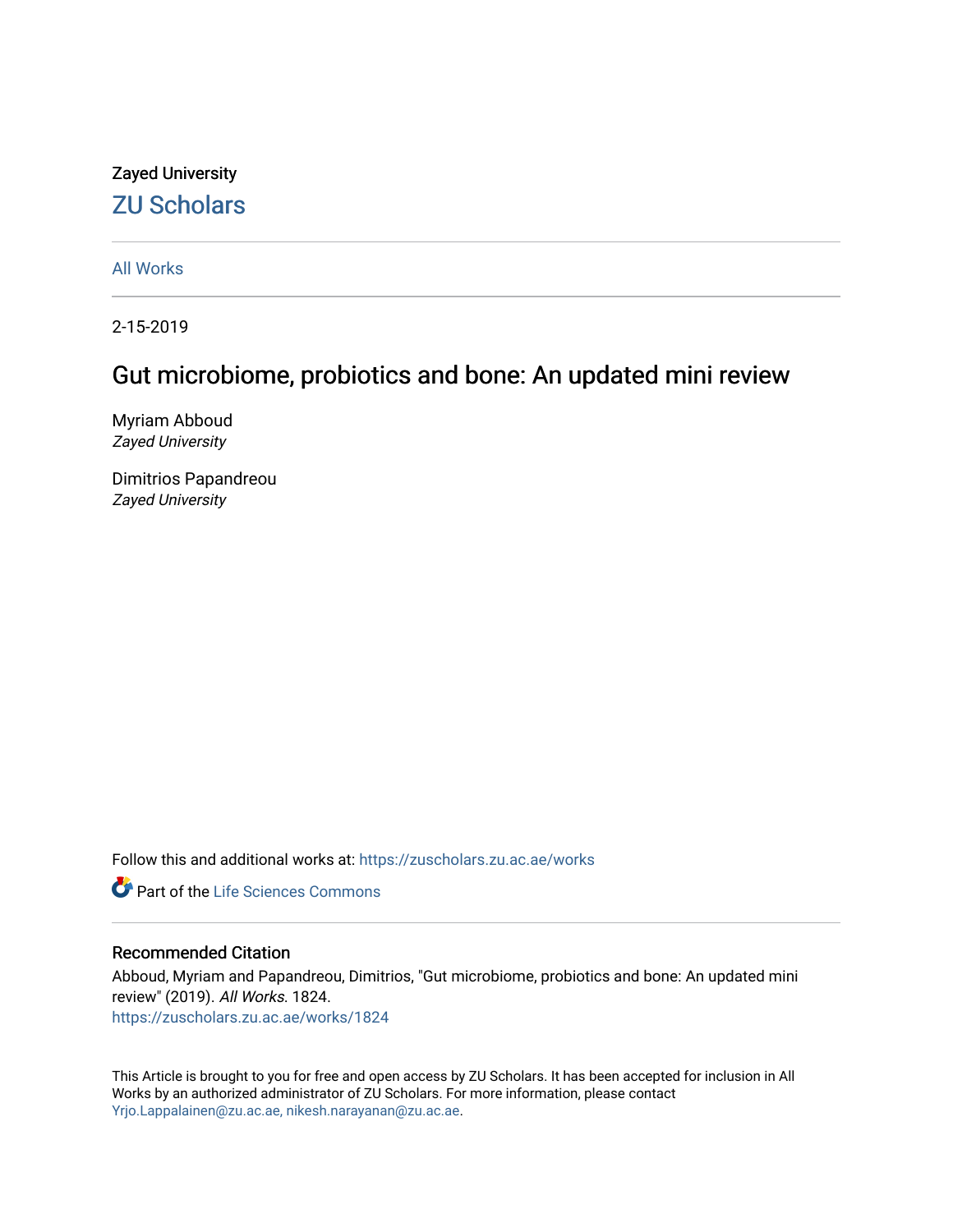

# **Gut Microbiome, Probiotics and Bone: An Updated Mini Review**

Myriam Abboud, Dimitrios Papandreou<sup>\*</sup>

*Department of Health, CNHS, Zayed University, Dubai, UAE*

#### **Abstract**

**Citation:** Abboud M, Papandreou D. Gut Microbiome, Probiotics and Bone: An Updated Mini Review. Open Access Maced J Med Sci. 2019 Feb 15; 7(3):478-481. https://doi.org/10.3889/oamjms.2019.047

**Keywords:** Microbiome; Probiotics; Bone

**\*Correspondence:** Dimitrios Papandreou. Department of Health, CNHS, Zayed University, Dubai, UAE. E-mail: Dimitrios.papandreou@zu.ac.ae

**Received:** 27-Nov-2018; **Revised:** 25-Dec-2018; **Accepted:** 12-Jan-2019; **Online first:** 11-Feb-2019

**Copyright:** © 2019 Myriam Abboud, Dimitrios Papandreou. This is an open-access article distributed under the terms of the Creative Commons Attribution-NonCommercial 4.0 International License (CC BY-NC 4.0)

**Funding:** This research did not receive any financial support

**Competing Interests:** The authors have declared that no competing interests exist

The gut microbiome is now considered as a large organ that has a direct effect on gastrointestinal tract, immune and endocrine system. There is no evidence that gut microbiota regulates the immune system and is responsible for bone formation and destruction. Probiotics have been shown through the gastrointestinal tract to have a positive effect on the management of the healthy bone. This article discusses the latest data available from PubMed and Scopus databases regarding gut microbiome, probiotics and bone briefly.

#### **Introduction**

Gut microbiome (GM) is the largest one that includes trillions of bacteria, fungi and viruses that live in the intestinal tract. These *bacteria* have been found to modulate immune responses that are associated with many diseases such as Crohn's, irritable bowel syndrome, celiac, cardiovascular, and rheumatic [1]. GM is a major regulator of bone mineral density via the effects of the immune system [2], [3].

It has been reported by several clinical trials the association of low intestinal bacteria and decreased bone mineral density [4]. There is no convincing evidence of the role of GM in the development of bone formation and destruction [4]. Very recently the importance of microbiome health has become now clear; many consider it as a new large organ, while specific strains have been identified to affect immune cells [5].

#### **Review of Text**

\_\_\_\_\_\_\_\_\_\_\_\_\_\_\_\_\_\_\_\_\_\_\_\_\_\_\_\_\_\_\_\_\_\_\_\_\_\_\_\_\_\_\_\_\_\_\_\_\_\_\_\_\_\_\_\_\_\_\_\_\_\_\_\_\_\_\_\_\_\_\_\_\_\_\_\_\_\_\_\_\_\_\_\_\_\_\_\_\_\_\_\_\_\_\_\_\_\_\_\_\_\_\_\_\_\_\_\_\_\_\_\_\_\_\_\_\_\_\_\_\_\_\_\_\_\_\_

Osteoporosis is a major public health burden in our ageing population [6]. Bone undergoes turnover continuously, and the immune system is regulating this process since 1980 [7]. This chronic progressive bone disease is mainly due to the natural cessation of endogenous estrogen marked by the onset of menopause and characterised by decreased bone mineral density (BMD) and negative changes in bone microarchitecture [8]. Estrogen cessation gives rise to two stages of bone loss: an early rapid loss of trabecular and cortical bone due to increased osteoclast activity and decreased osteoclast apoptosis, and a second slower prolonged loss due to decreased osteoblast activity [9]. This notable imbalance between bone formation and bone resorption increases the risk of fractures among postmenopausal women [10], [11]. Although estrogen therapy (ET) was shown effective in the prevention and treatment of estrogen-deficient osteoporosis in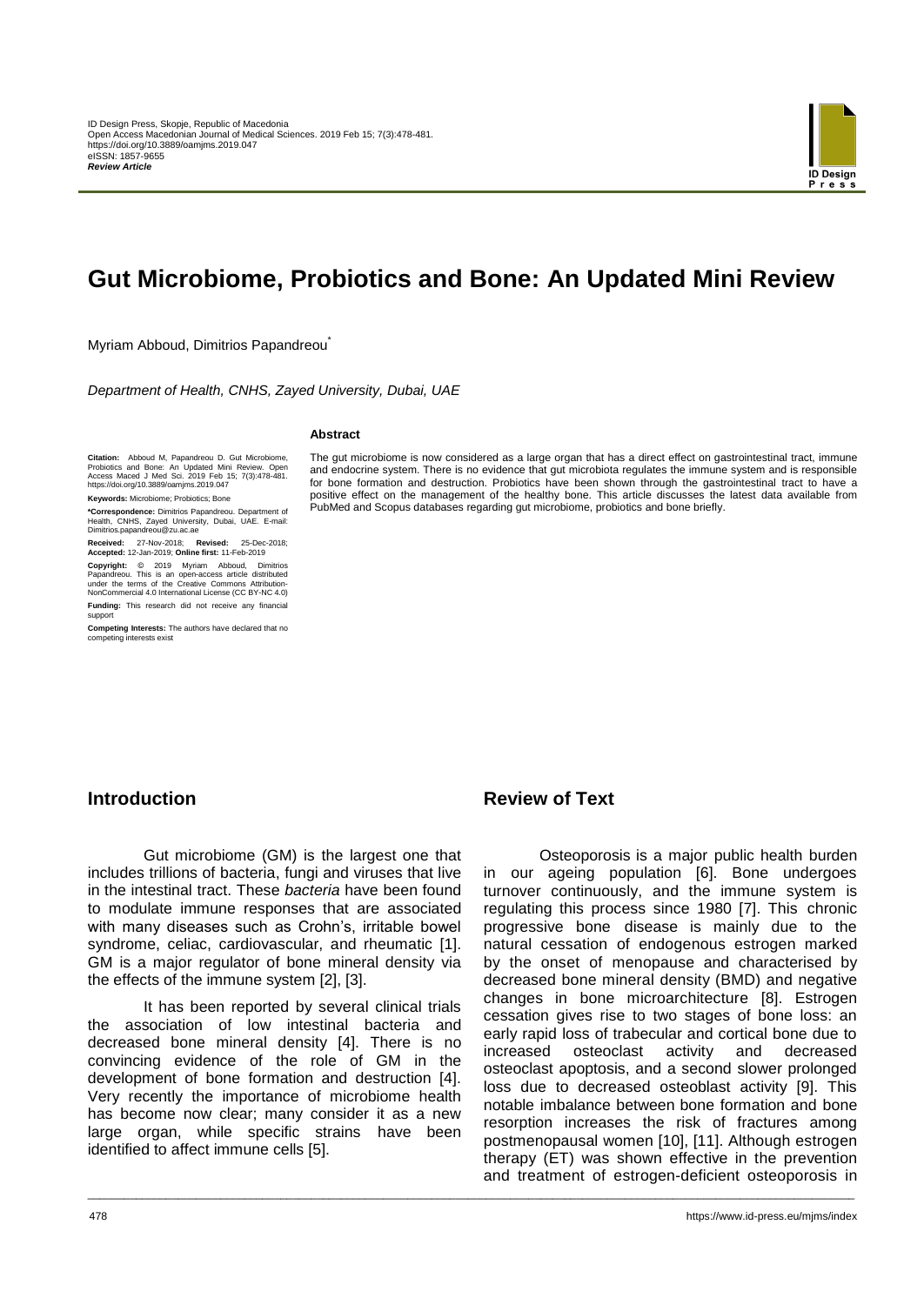*\_\_\_\_\_\_\_\_\_\_\_\_\_\_\_\_\_\_\_\_\_\_\_\_\_\_\_\_\_\_\_\_\_\_\_\_\_\_\_\_\_\_\_\_\_\_\_\_\_\_\_\_\_\_\_\_\_\_\_\_\_\_\_\_\_\_\_\_\_\_\_\_\_\_\_\_\_\_\_\_\_\_\_\_\_\_\_\_\_\_\_\_\_\_\_\_\_\_\_\_\_\_\_\_\_\_\_\_\_\_\_\_\_\_\_\_\_\_\_\_\_\_\_\_\_\_\_*

postmenopausal women, its use remains controversial due to its association with increased risk of breast, endometrium and ovaries cancer [12].

Recently, alternative and complementary therapies such as dietary supplements have become the preferred prophylactic treatment of clinicians and patients in the prevention and management of osteopenia [13]. Meta-analyses have shown that daily intake of 1200 mg Calcium (Ca) and 20–25 mg vitamin D (D) can reduce total- and hip-fracture risk by 15% and 30%, respectively, [14], hence, it seems that Ca and D supplementation alone is not sufficient to fully prevent the menopausal bone loss.

In the past decade, a growing body of evidence suggests that probiotics may have favourable effects on bone health. Probiotics are living microorganisms that could influence the GM composition and exert positive effects that have been attributed to several complex mechanisms, including enhanced mineral absorption, beneficial antiinflammatory pathways [15] and many more. Probiotic strains differ significantly in genotype and phenotype, and they may show different metabolic functions, particularly with regards to immune function [16].

In earlier reports, various strains of Lactobacillus and Bifidobacterium were shown to prevent and even restore bone loss related to estrogen deficiency [17], they were also shown to cause a 45% increase in femoral and vertebral trabecular bone volume fraction in mice [18]. More recently, a randomized, double-blind, placebocontrolled study [19] revealed that multispecies probiotic supplementation (7 specific strains: *Lactobacillus casei, Bifidobacterium longum, Lactobacillus acidophilus, Lactobacillus rhamnosus, Lactobacillus bulgaricus, Bifidobacterium breve* and *Streptococcus thermophiles*) among postmenopausal osteopenic women diminished bone resorption through significant effects on serum concentrations of bone biomarkers, such as serum bone-specific alkaline phosphatase (*s-*BALP) and serum C-terminal telopeptide of type I collagen (CTX)*.* Decreased serum levels of BALP, the marker of bone turnover and CTX-produced by osteoclasts during the bone resorption process- compared to the placebo group, suggest a protective effect of this multispecies probiotic against bone resorption. These results are consistent with earlier studies using *Bifidobacterium subtilis* (CH201) [20], *Bifidobacterium longum* [21] and *Lactobacillus reuteri* [22].

The beneficial effects of probiotics on nutrients absorption were highlighted in several recent reports. Various strains of Lactobacillus and Bifidobacteria were shown to influence the pH of the gut and the metabolism of bile acids [23], important factors in the control of nutrients absorption, especially calcium. Lactobacillus helveticus fermented milk exhibited an acute positive effect on calcium metabolism. Thus, in

\_\_\_\_\_\_\_\_\_\_\_\_\_\_\_\_\_\_\_\_\_\_\_\_\_\_\_\_\_\_\_\_\_\_\_\_\_\_\_\_\_\_\_\_\_\_\_\_\_\_\_\_\_\_\_\_\_\_\_\_\_\_\_\_\_\_\_\_\_\_\_\_\_\_\_\_\_\_\_\_\_\_\_\_\_\_\_\_\_\_\_\_\_\_\_\_\_\_\_\_\_\_\_\_\_\_\_\_\_\_\_\_\_\_\_\_\_\_\_\_\_\_\_\_\_\_\_

addition to the well-established benefits of calcium and vitamin D content of milk, it is possible that some types of probiotics may aid in the breakdown of proteins contained in milk to biologically active peptides [24]. Furthermore, elevated concentration of Lactobacillus reuteri and *Bifidobacterium longum* in the gut may be involved in promoting mineral (calcium, magnesium, and phosphate) absorption resulting in an increased BMD. Probiotics were also shown to play an essential role in the synthesis of vitamin B and vitamin K, which are critical for the regulation of bone health [25].

On another note, various strains of probiotics were shown to affect bone health via the production of short-chain fatty acids (SCFA). SCFA are byproducts produced by the microbiota during fermentation of dietary fibre and were reported to have direct effects on osteoclasts and osteoblasts. For example, butyrate is an SCFA known to reduce osteoclastogenesis by suppressing the receptor activator for nuclear factor κB ligand signalling pathway [26]. More recently, SCFA were shown to have indirect effects on endocrine factors such as peptide YY and glucagon-like peptide 1 Peptide YY is a gastrointestinal hormone secreted from the endocrine L cells and is negatively associated with the total body and hip BMD in premenopausal women [27]. Glucagon-like peptide 1, an amino acid hormone that is also secreted from the endocrine L cells, has been shown to act as a regulator of bone metabolism by altering the balance between osteoblast and adipocyte differentiation from bone mesenchymal stem cells [28].

When it comes to the immune-modulatory properties, probiotic administration was shown to reduce the expression of several pro-inflammatory and osteolytic cytokines such as Tumor Necrosis Factor-α (TNF -α) and Interleukin-1b (IL-1b) [29]. *Lactobacillus reuteri, Lactobacillus rhamnosus* and *Lactobacillus paracasei* [30] were shown to decrease osteoclastogenesis and bone resorption significantly. *Lactobacillus reuteri* enhanced the suppression of proinflammatory cytokines TNF-mediated bone resorption in mice [19] and enhanced the reduction of the percentage of CD4C T cells in bone marrow [22]. The treatment was able to improve bone health in healthy male mice [19]. Similarly, decreased TNFα and IL-1b, along with increased anti-inflammatory cytokine IL-10 also resulted from oral administration of Saccharomyces cerevisiae [31].

One of the recent applications of probiotics is the incorporation of *Bacillus spp.* in birds' feeds to promote growth, as an alternative to the harmful antibiotic growth promoters (AGP). Several studies show that certain strains of Bacillus subtilis also promote the growth of chickens to a greater extent than AGP [32].

On the other hand, it is important to note that, in contrast with the reported benefits of probiotics on bone health, a recent study [6]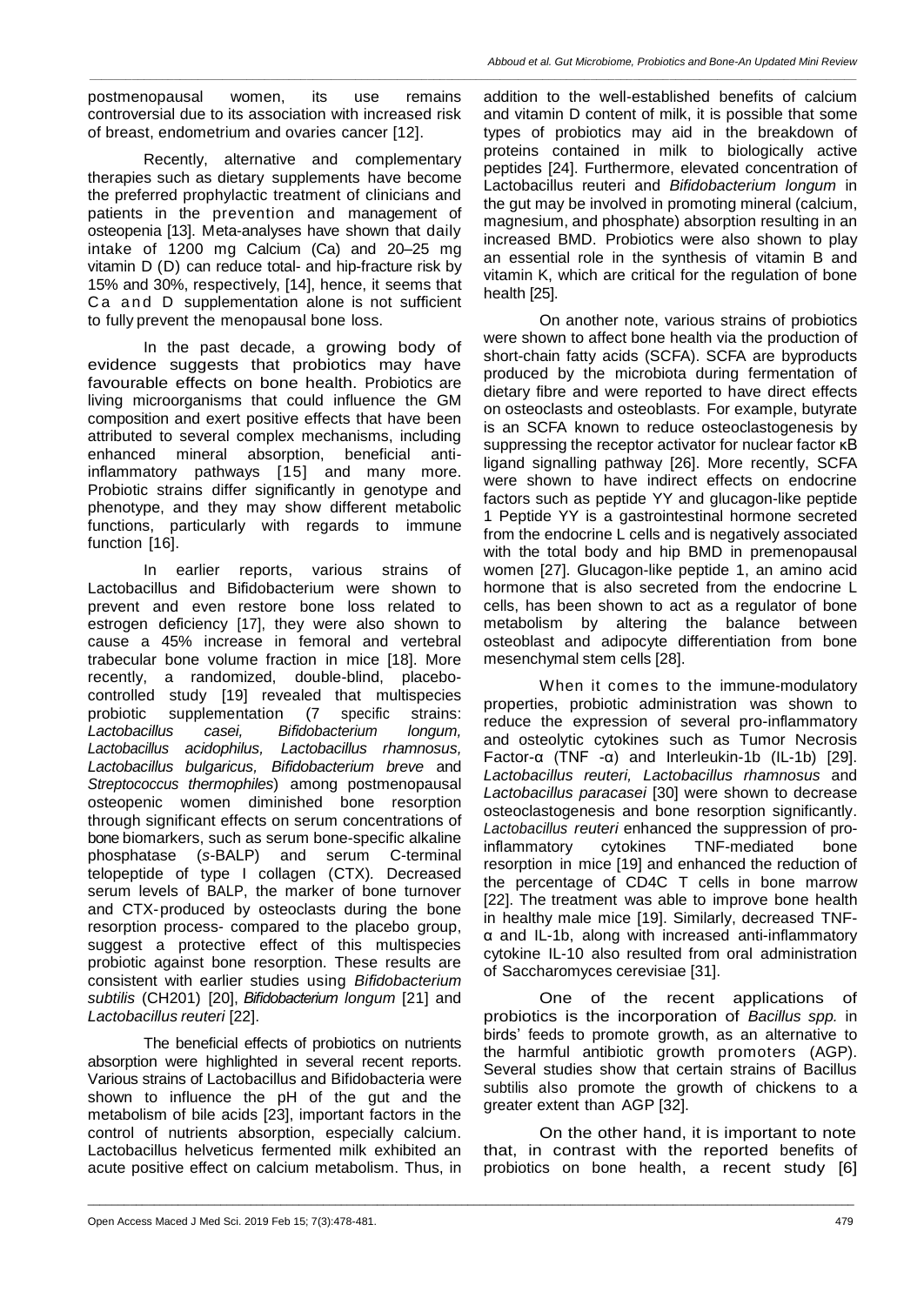showed that dietary enrichment with powdered whole grape and probiotics (composed of equal parts *Bifidobacterium bifidum, B. breve, Lactobacillus casei, L. plantarum*, and *L. bulgaricus*) exerted either no effect on bone microarchitecture in a mouse model of age-related osteoporosis. However, this negative effect was attributed to possible differences in probiotic strains, the small sample size and the duration of the supplementation.

### **Conclusions**

Current research efforts, although varied, mostly indicate favourable effects of probiotics on bone metabolism. Therefore, long-term investigations with different strains of probiotics are needed to dissect the mechanisms and effects on bone formation and resorption, especially in humans.

This relationship is a promising area of investigation, which potential outcomes could lead to physicians directing their therapeutic efforts to probiotics, among dietary supplements, for most effective treatments for bone-related ailments.

Future directions are focused now on the major role of the gut microbiome in rheumatic disease, and a lot of interest is growing in the gut microbiome manipulation as a therapeutic tool for bone diseases. Preclinical models may also be a future promise for the treatment of bone disease.

## **References**

1. Ni J, Wu GD, Albenberg L, Tomov VT. Gut microbiota and IBD: causation or correlation? Nat Rev Gastroenterol Hepatol. 2017; 14(10):573-584. <https://doi.org/10.1038/nrgastro.2017.88>

2. Stotzer PO, Johansson C, Mellström D, Lindstedt G, Kilander AF.Bone mineral density in patients with small intestinal bacterial overgrowth. Hepatogastroenterology. 2003; 50(53):1415-8. PMid:14571751

3. Park H. The role of small intestinal bacterial overgrowth in the pathophysiology of irritable bowel syndrome. J Neurogastroenterol Motil. 2010; 16(1):3-4. <https://doi.org/10.5056/jnm.2010.16.1.3> PMid:20535319 PMCid:PMC2879822

4. Ibanez L, Rouleau M, Wakkach A, Wakkach CB. Gut Micriobiome and bone. Joint Bone Spine. 2018. pii: S1297- 319X(18)30061-7.

5. Hsu E, Pacifici R. From Osteoimmunology to Osteomicrobiology: How the Microbiota and the Immune System Regulate Bone. Calcif Tissue Int. 2018; 102(5):512-521. [https://doi.org/10.1007/s00223-](https://doi.org/10.1007/s00223-017-0321-0) [017-0321-0](https://doi.org/10.1007/s00223-017-0321-0) PMid:29018933

6. Blanton, C. Bone Response to Dietary Co-Enrichment with Powdered Whole Grape and Probiotics. Nutrients. 2018; 10(2). <https://doi.org/10.3390/nu10020146>

7. Pacifici R, Rifas L, Teitelbaum S, Slatopolsky E, McCracken R, Bergfeld M, Lee W, Avioli LV, Peck WA. Spontaneous release of

interleukin 1 from human blood monocytes reflects bone formation in idiopathic osteoporosis. Proc Natl Acad Sci U S A. 1987; 84(13):4616-20. <https://doi.org/10.1073/pnas.84.13.4616> PMid:3496597 PMCid:PMC305141

\_\_\_\_\_\_\_\_\_\_\_\_\_\_\_\_\_\_\_\_\_\_\_\_\_\_\_\_\_\_\_\_\_\_\_\_\_\_\_\_\_\_\_\_\_\_\_\_\_\_\_\_\_\_\_\_\_\_\_\_\_\_\_\_\_\_\_\_\_\_\_\_\_\_\_\_\_\_\_\_\_\_\_\_\_\_\_\_\_\_\_\_\_\_\_\_\_\_\_\_\_\_\_\_\_\_\_\_\_\_\_\_\_\_\_\_\_\_\_\_\_\_\_\_\_\_\_

8. Yan J, Charles JF. Gut microbiome and bone: to build, destroy, or both? Current osteoporosis reports. 2017; 15(4):376-84. <https://doi.org/10.1007/s11914-017-0382-z> PMid:28620867 PMCid:PMC5538387

9. Collins FL, Rios-Arce ND, Schepper JD, Parameswaran N, McCabe LR. The Potential of Probiotics as a Therapy for Osteoporosis. Microbiology spectrum. 2017; 5(4). https://doi.org/10.1128/microbiolspec.BAD-0015-201

10. Bonnick SL. Osteoporosis in men and women. Clinical cornerstone. 2006; 8(1):28-39. [https://doi.org/10.1016/S1098-](https://doi.org/10.1016/S1098-3597(06)80063-3) [3597\(06\)80063-3](https://doi.org/10.1016/S1098-3597(06)80063-3)

11. Papaioannou A, Morin S, Cheung AM, Atkinson S, Brown JP, Feldman S, Hanley DA, Hodsman A, Jamal SA, Kaiser SM, Kvern B. 2010 clinical practice guidelines for the diagnosis and management of osteoporosis in Canada: summary. Cmaj. 2010; 182(17):1864-73. <https://doi.org/10.1503/cmaj.100771> PMid:20940232 PMCid:PMC2988535

12. Bowring CE, Francis RM. National Osteoporosis Society's Position statement on hormone replacement therapy in the prevention and treatment of osteoporosis. Menopause International. 2011; 17(2):63-5.

<https://doi.org/10.1258/mi.2011.011012> PMid:21693502

13. Lambert MN, Thybo CB, Lykkeboe S, Rasmussen LM, Frette X, Christensen LP, Jeppesen PB. Combined bioavailable isoflavones and probiotics improve bone status and estrogen metabolism in postmenopausal osteopenic women: a randomized controlled trial. The American journal of clinical nutrition. 2017; 106(3):909-20. <https://doi.org/10.3945/ajcn.117.153353>

14. Weaver CM, Alexander DD, Boushey CJ, Dawson-Hughes B, Lappe JM, LeBoff MS, Liu S, Looker AC, Wallace TC, Wang DD. Calcium plus vitamin D supplementation and risk of fractures: an updated meta-analysis from the National Osteoporosis Foundation. Osteoporosis International. 2016; 27(1):367-76. <https://doi.org/10.1007/s00198-015-3386-5> PMid:26510847 PMCid:PMC4715837

15. Chen YC, Greenbaum J, Shen H, Deng HW. Association between gut microbiota and bone health: potential mechanisms and prospective. The Journal of Clinical Endocrinology & Metabolism. 2017; 102(10):3635-46. <https://doi.org/10.1210/jc.2017-00513> PMid:28973392

PMCid:PMC5630250

\_\_\_\_\_\_\_\_\_\_\_\_\_\_\_\_\_\_\_\_\_\_\_\_\_\_\_\_\_\_\_\_\_\_\_\_\_\_\_\_\_\_\_\_\_\_\_\_\_\_\_\_\_\_\_\_\_\_\_\_\_\_\_\_\_\_\_\_\_\_\_\_\_\_\_\_\_\_\_\_\_\_\_\_\_\_\_\_\_\_\_\_\_\_\_\_\_\_\_\_\_\_\_\_\_\_\_\_\_\_\_\_\_\_\_\_\_\_\_\_\_\_\_\_\_\_\_

16. Dong H, Rowland I, Yaqoob P. Comparative effects of six probiotic strains on immune function in vitro. British Journal of Nutrition. 2012; 108(3):459-70.

<https://doi.org/10.1017/S0007114511005824> PMid:22054064

17. Parvaneh K, Ebrahimi M, Sabran MR, Karimi G, Hwei AN, Abdul-Majeed S, Ahmad Z, Ibrahim Z, Jamaluddin R. Probiotics (Bifidobacterium longum) increase bone mass density and upregulate Sparc and Bmp-2 genes in rats with bone loss resulting from ovariectomy. BioMed research international. 2015; 2015.

18. Scholz-Ahrens KE, Adolphi B, Rochat F, Barclay DV, de Vrese M, Ac¸ il Y, Schrezenmeir J. Effects of probiotics, prebiotics, and synbiotics on mineral metabolism in ovariectomized rats—impact of bacterial mass, intestinal absorptive area and reduction of bone turn-over. NFS J. 2016; 3:41–5. <https://doi.org/10.1016/j.nfs.2016.03.001>

19. McCabe LR, Irwin R, Schaefer L, Britton RA: Probiotic use decreases intestinal inflammation and increases bone density in healthy male but not female mice. Journal of Cell Physiology. 2013; 228:1793–1798. <https://doi.org/10.1002/jcp.24340> PMid:23389860 PMCid:PMC4091780

20. Jafarnejad S, Djafarian K, Fazeli MR, Yekaninejad MS, Rostamian A, Keshavarz SA. Effects of a multispecies probiotic supplement on bone health in osteopenic postmenopausal women: a randomized, double-blind, controlled trial. Journal of the American College of Nutrition. 2017; 36(7):497-506.